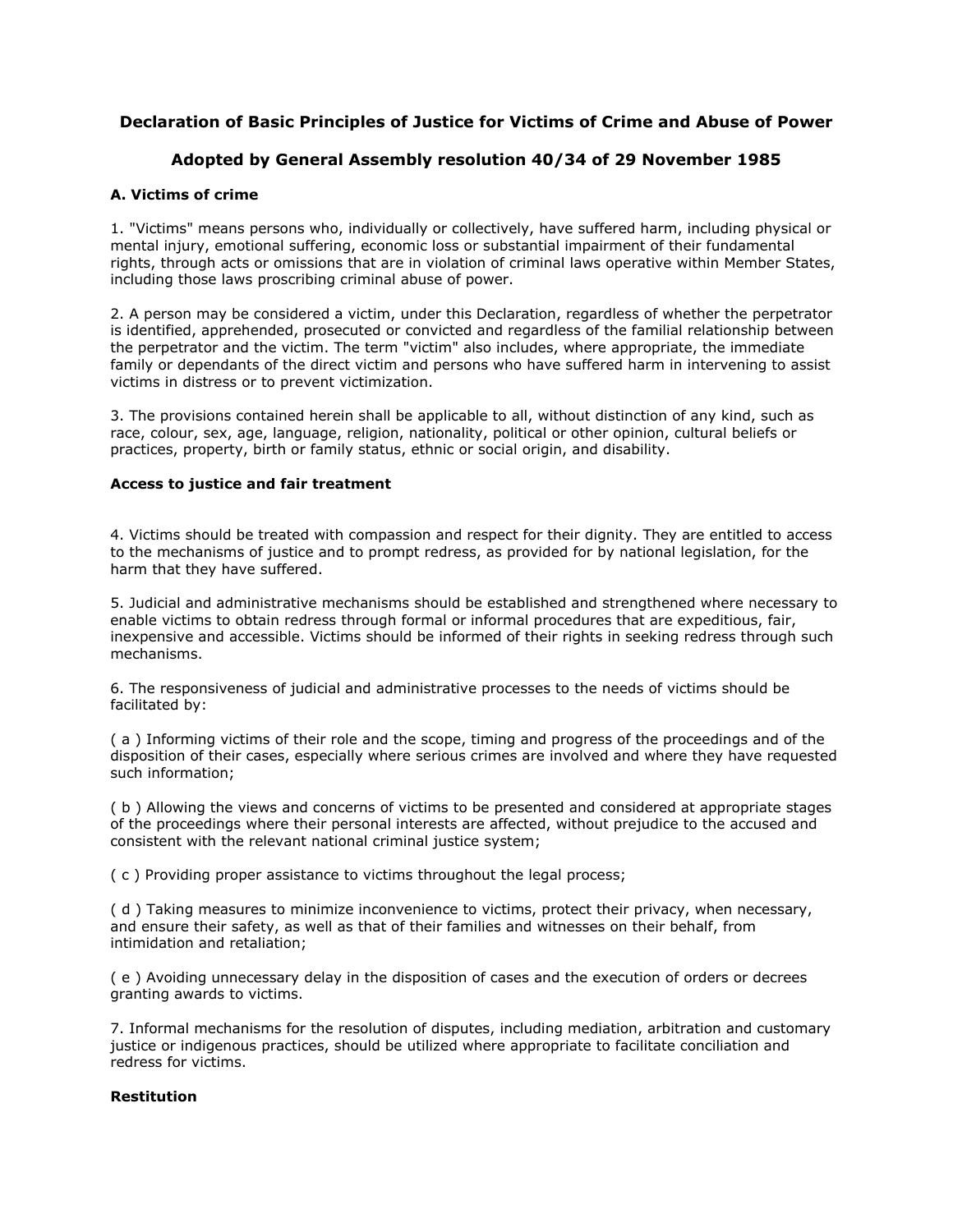8. Offenders or third parties responsible for their behaviour should, where appropriate, make fair restitution to victims, their families or dependants. Such restitution should include the return of property or payment for the harm or loss suffered, reimbursement of expenses incurred as a result of the victimization, the provision of services and the restoration of rights.

9. Governments should review their practices, regulations and laws to consider restitution as an available sentencing option in criminal cases, in addition to other criminal sanctions.

10. In cases of substantial harm to the environment, restitution, if ordered, should include, as far as possible, restoration of the environment, reconstruction of the infrastructure, replacement of community facilities and reimbursement of the expenses of relocation, whenever such harm results in the dislocation of a community.

11. Where public officials or other agents acting in an official or quasi-official capacity have violated national criminal laws, the victims should receive restitution from the State whose officials or agents were responsible for the harm inflicted. In cases where the Government under whose authority the victimizing act or omission occurred is no longer in existence, the State or Government successor in title should provide restitution to the victims.

#### **Compensation**

12. When compensation is not fully available from the offender or other sources, States should endeavour to provide financial compensation to:

( a ) Victims who have sustained significant bodily injury or impairment of physical or mental health as a result of serious crimes;

( b ) The family, in particular dependants of persons who have died or become physically or mentally incapacitated as a result of such victimization.

13. The establishment, strengthening and expansion of national funds for compensation to victims should be encouraged. Where appropriate, other funds may also be established for this purpose, including in those cases where the State of which the victim is a national is not in a position to compensate the victim for the harm.

#### **Assistance**

14. Victims should receive the necessary material, medical, psychological and social assistance through governmental, voluntary, community-based and indigenous means.

15. Victims should be informed of the availability of health and social services and other relevant assistance and be readily afforded access to them.

16. Police, justice, health, social service and other personnel concerned should receive training to sensitize them to the needs of victims, and guidelines to ensure proper and prompt aid.

17. In providing services and assistance to victims, attention should be given to those who have special needs because of the nature of the harm inflicted or because of factors such as those mentioned in paragraph 3 above.

#### **B. Victims of abuse of power**

18. "Victims" means persons who, individually or collectively, have suffered harm, including physical or mental injury, emotional suffering, economic loss or substantial impairment of their fundamental rights, through acts or omissions that do not yet constitute violations of national criminal laws but of internationally recognized norms relating to human rights.